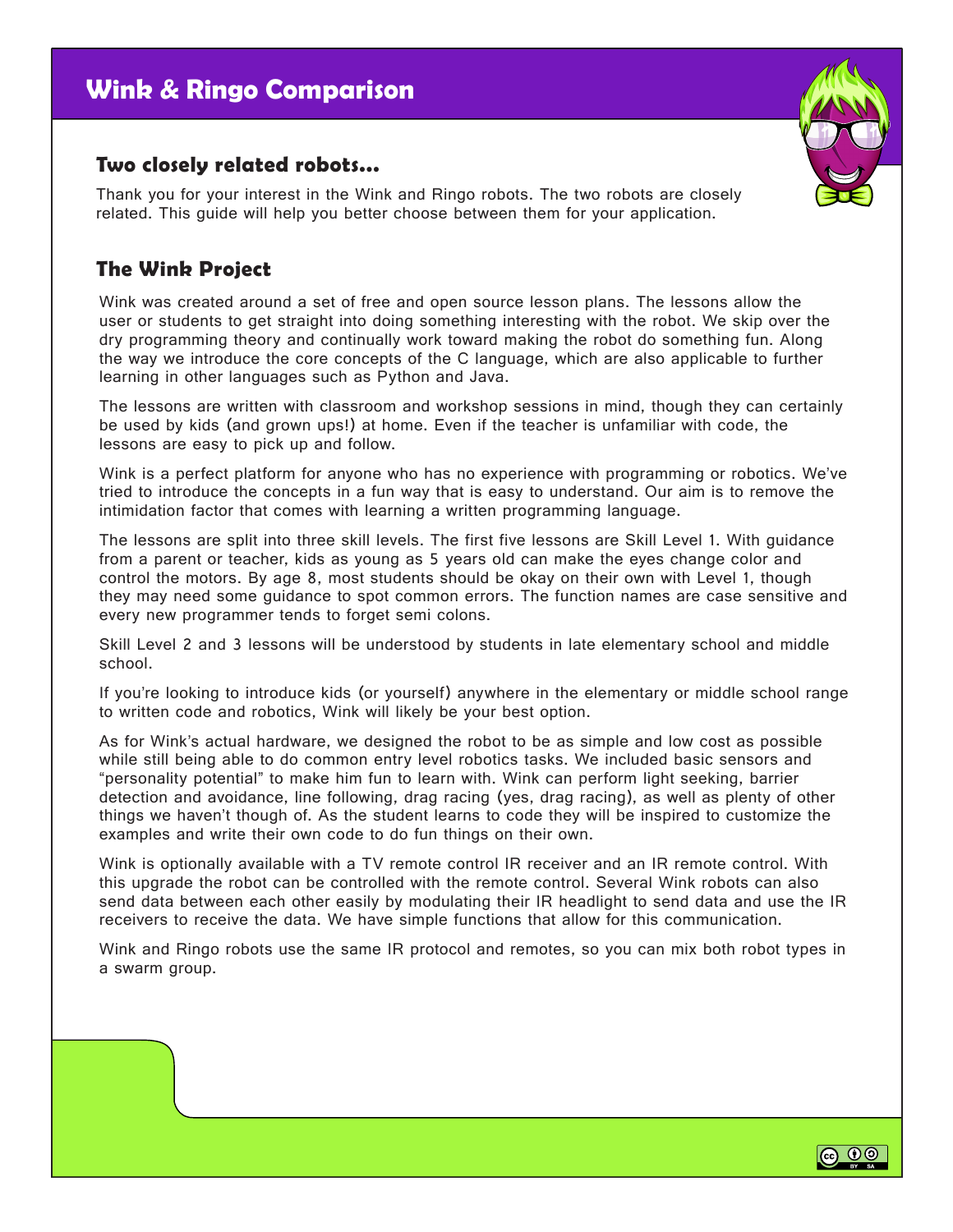#### **The Ringo Project**

Ringo was our first robot. We determined how much mass could be comfortably hauled around by the little pager motors, then added as many sensors and smarts as possible within this constraint.

The idea behind Ringo is to give the user a ton of sensors and outputs in a fun package that can then theoretically be used to enable all kinds of interesting behaviors. We get the user started with some fun example behaviors then encourage them to take it from there.

Ringo is ideal for anyone who has a bit of code experience and enjoys making robots do interesting things. Ringo can also be used by people who have no coding experience. He comes with a 67 page PDF guide book that explains and gives examples of how to write code to control all of his parts. As he is basically an Arduino UNO on a custom board and is programmed using the Arduino IDE environment. He is just as easy to learn as any other Arduino project (that is to say, pretty easy).

Ringo would be right at home with middle school, high school, and university level classes, as well as the hobbyist robot hacker. Ringo could certainly be used with younger kids for basic functions. We are presently working to write "wrapper" functions to some of the more complex navigation functions to make them easy to use for more entry level programmers. If an instructor had a bit of coding or Arduino experience, writing these functions on your own is easy (and some instructors have done this - we're building these new functions based on their excellent feedback and examples).

Ringo's primary extras (beyond what Wink offers) include the addition of an accelerometer and gyroscope, which allows for inertial navigation. You can use these sensors to drive in straight lines and specific arcs. They can be used to determine if the robot has been bumped (and from which direction), rotate a specific number of degrees, or determine how far the robot has traveled from its starting position. Ringo also includes improved light sensors, a piezo speaker that can make different tones, and more RGB LED lights. Have a look at the table below for more specific comparisons.

#### **Common between the robots...**

Both robots are programmed using the popular Arduino IDE (which is free and open source). Both robots use the same programming adapter which is used to load code onto the robot. Uploading new code can be done at any time as the programmers automatically reset the processor prior to loading new code. The robots can be re-programmed over and over. Programmers are included with each robot purchase. Both robots include a rechargeable battery with a run time of 2 to 3 hours. The robots include an automatic charging system right onboard. Any time they are plugged into the programming adapter they automatically begin charging and automatically stop charging when full. A charging indicator shows that charging is in progress. Because they charge whenever plugged in, as the students edit and play with code, the robot is always being charged along the way so it is rare that the robots ever run low of power, even during long sessions.



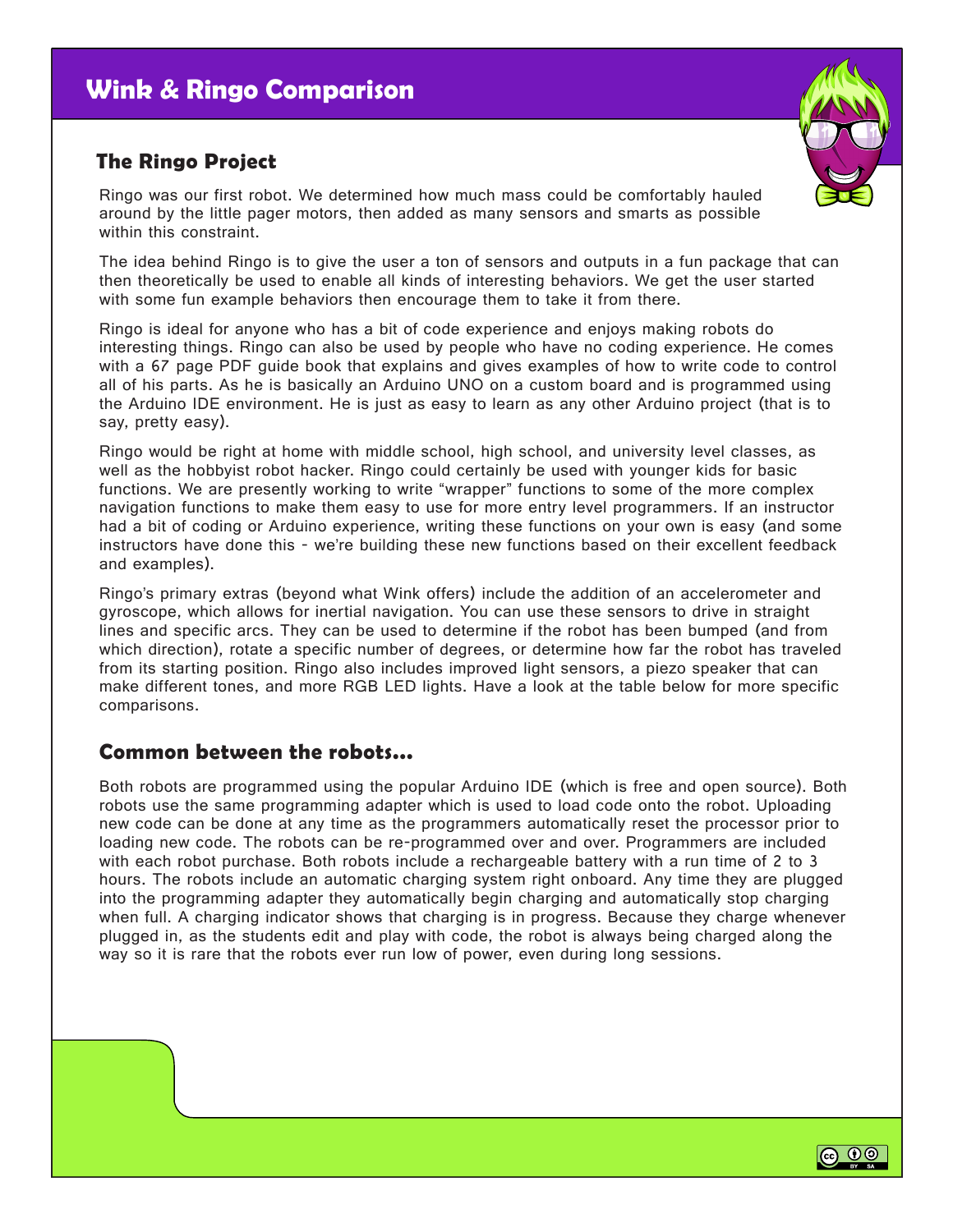## **General Hardware Comparison...**

|                                     | <b>Wink Robot</b>                                                                                                                                                                                                           | <b>Ringo Robot</b>                                                                                                                                                                                                                                                               |
|-------------------------------------|-----------------------------------------------------------------------------------------------------------------------------------------------------------------------------------------------------------------------------|----------------------------------------------------------------------------------------------------------------------------------------------------------------------------------------------------------------------------------------------------------------------------------|
| Accelerometer &<br>Gyroscope        | None                                                                                                                                                                                                                        | 3-Axis Accelerometer<br>3-Axis Gyroscope<br>These sensors allow the robot to do<br>inertial navigation.                                                                                                                                                                          |
| <b>Colored Lights</b>               | Two - Both Eyes                                                                                                                                                                                                             | Six - Both Eyes, Body Top, Body Tail,<br>Underside Tail, Underside Front                                                                                                                                                                                                         |
| Sound                               | Single frequency buzzer. Creates<br>single tone. Useful for simple beeps<br>and alerts.                                                                                                                                     | Multi frequency piezo. Can be used to<br>create tones of different pitches, buggy<br>happy and sad sounds, etc.                                                                                                                                                                  |
| Ambient Light<br>Sensor Type        | Basic Phototransistors. These are<br>lower cost and work well in normal<br>room lighting. They are great for<br>simple comparison for light seeking,<br>etc. They can see if room lights are<br>turned on, etc.             | PIN Diodes with logarithmic amplifier.<br>These are more accurate and work<br>over a wide range from near total dark<br>to near direct sunlight.                                                                                                                                 |
| Ambient Light<br>Sensor Locations   | Three near nose. One points straight<br>ahead, and a left/right are angled<br>outward at 30 degrees to measure<br>differential light - useful for light<br>seeking.                                                         | Three, angled 120 degrees apart, with<br>60 degree half-angles on each. This<br>effectively allows 360 degree light<br>sensing. Two are up front at the eyes,<br>each angled 60 degrees outward, and<br>one at the tail pointing to the rear. This<br>allows rear light sensing. |
| Bottom Line/<br><b>Edge Sensors</b> | 4 Sensors in an array across the<br>underside of the nose. They allow<br>for higher speed line following. This<br>front arrangement is actually better<br>than the Ringo arrangement for line<br>following.                 | 3 Sensors - one under each front<br>"antenna" and one under the tail.<br>This allows basic line following/edge<br>detection, and the rear sensor allows<br>the robot to sense a line or edge when<br>reversing direction.                                                        |
| <b>Barrier Detection</b>            | Barrier detection is possible using<br>the front facing IR headlight and<br>ambient light sensors to see light<br>reflected from object.                                                                                    | Barrier detection is possible using the<br>front facing IR LED and ambient "eye"<br>light sensors to see light reflected from<br>object.                                                                                                                                         |
| Ninja Skills                        | Wink is FAST. You'll be amazed how<br>fast he moves on the tips of the<br>pager motors. His low mass makes<br>him very zippy.<br>Each motor can go forward and<br>reverse independently at speeds<br>ranging from 0 to 255. | Ringo is juust a bit slower than Wink<br>but not by much, due to his slightly<br>larger size and mass.<br>Each motor can go forward and<br>reverse independently at speeds<br>ranging from 0 to 255.                                                                             |